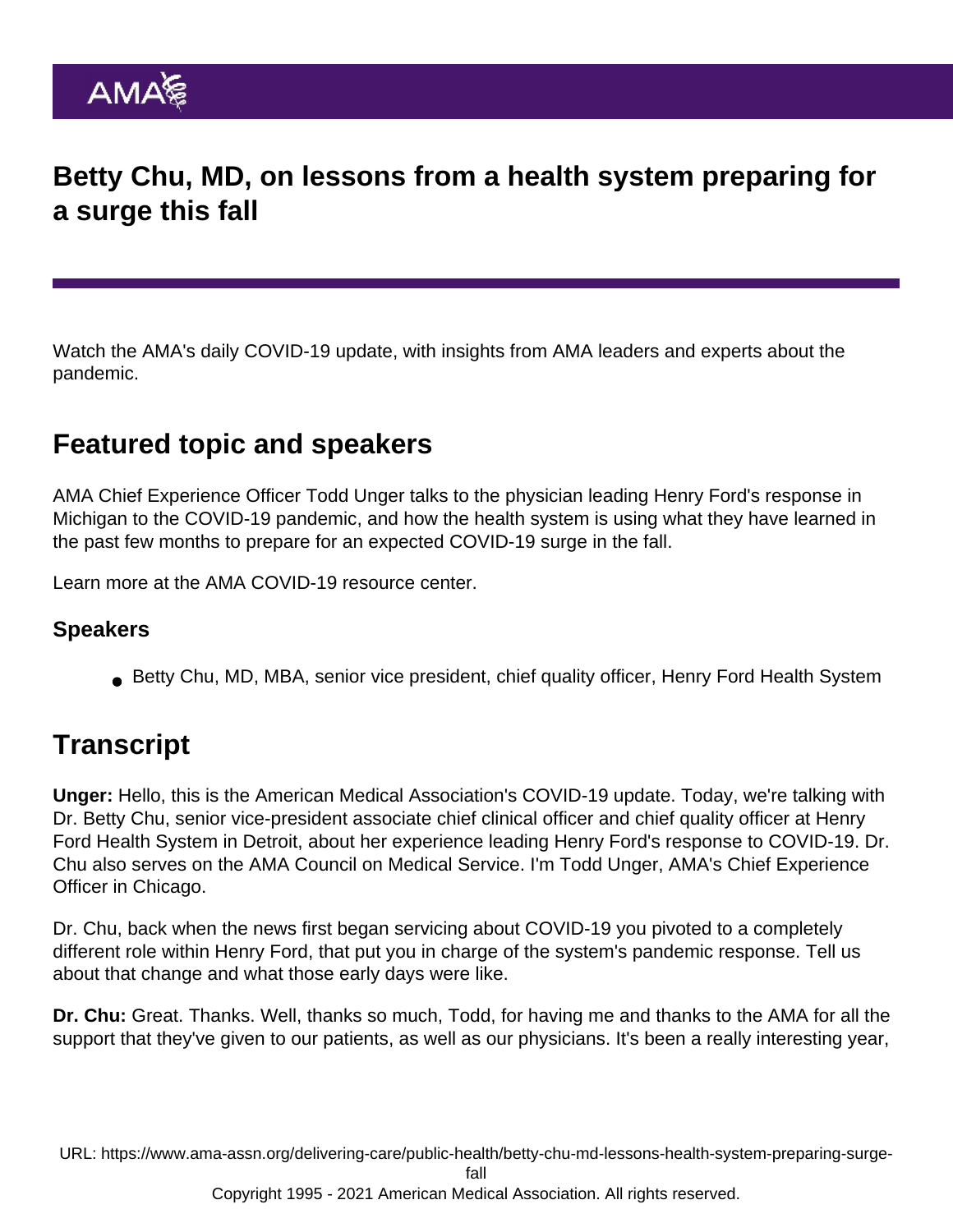I think for everybody. For me in general, my role right now is overseeing quality and safety for the organization that includes infection control and prevention. The pivot that occurred though, was that during the pandemic I became what's called the incident commander for our system incident command. And during that process really got very actively involved in helping the organization, make sure that we had a strong, steady, and regular approach to solving problems on a daily basis for our patients and our employees.

Unger: Well, take us through some of the key efforts that you put forth to ensure that Henry Ford was prepared to deal with the onslaught of COVID cases.

Dr. Chu: Sure. Starting in January, we had already been tracking the COVID cases, of course, abroad in China and South Korea, as well as in Italy. As we watched that occurring and we started to have to put policies in place, like a lot of other organizations if an employee was traveling from an endemic area and coming back, would they be quarantined? What would we do with that employee? So really through January and February, we'd been doing a lot of tracking through my department. And then as we got into end of February and March, it became apparent that we were going to have to certainly deal with this more on a domestic basis.

On March 6, we opened our system incident command. Our first case of COVID in Henry Ford Health System occurred on March 14. During that time period, again, early in the year, we saw January, February and March, a lot of tracking and trending, and then really a very earnest effort on a daily basis of managing the crisis as we started to see more and more patients through March, and then until when we hit our peak in April.

Unger: When you think back to the steps that you took back in those early days, what worked and what didn't work and what would you change knowing what you know now?

Dr. Chu: I think like every organization, our entire operations were consumed by this particular crisis. I think things that worked really well was the entire organization pulled together, not only internally in the company, but also externally in the community, to help us focus on that singular thing, which is COVID, which rarely happens even when we other kinds of crises in health care-related to environmental events, or related to weather events for instance.

In this particular case, it's a crisis that impacts not just our patients, but our employees as well. So I think what worked really well is that we collectively pulled together and had a unified effort around solving problems and issues on a daily basis, to keep our patients and our employees safe. I think what we can do better is in the future and what we've learned; we've taken a lot of the lessons learned during that first wave, and we're using a lot of that in our second-stage planning for the fall around COVID. But we've also used a lot of those lessons learned to figure out what do we need to do better as an organization on a daily basis, to make sure that our employees and our patients are safe. We've implemented some of the things that we've done during the COVID crisis. And I can share with you

URL: [https://www.ama-assn.org/delivering-care/public-health/betty-chu-md-lessons-health-system-preparing-surge-](https://www.ama-assn.org/delivering-care/public-health/betty-chu-md-lessons-health-system-preparing-surge-fall)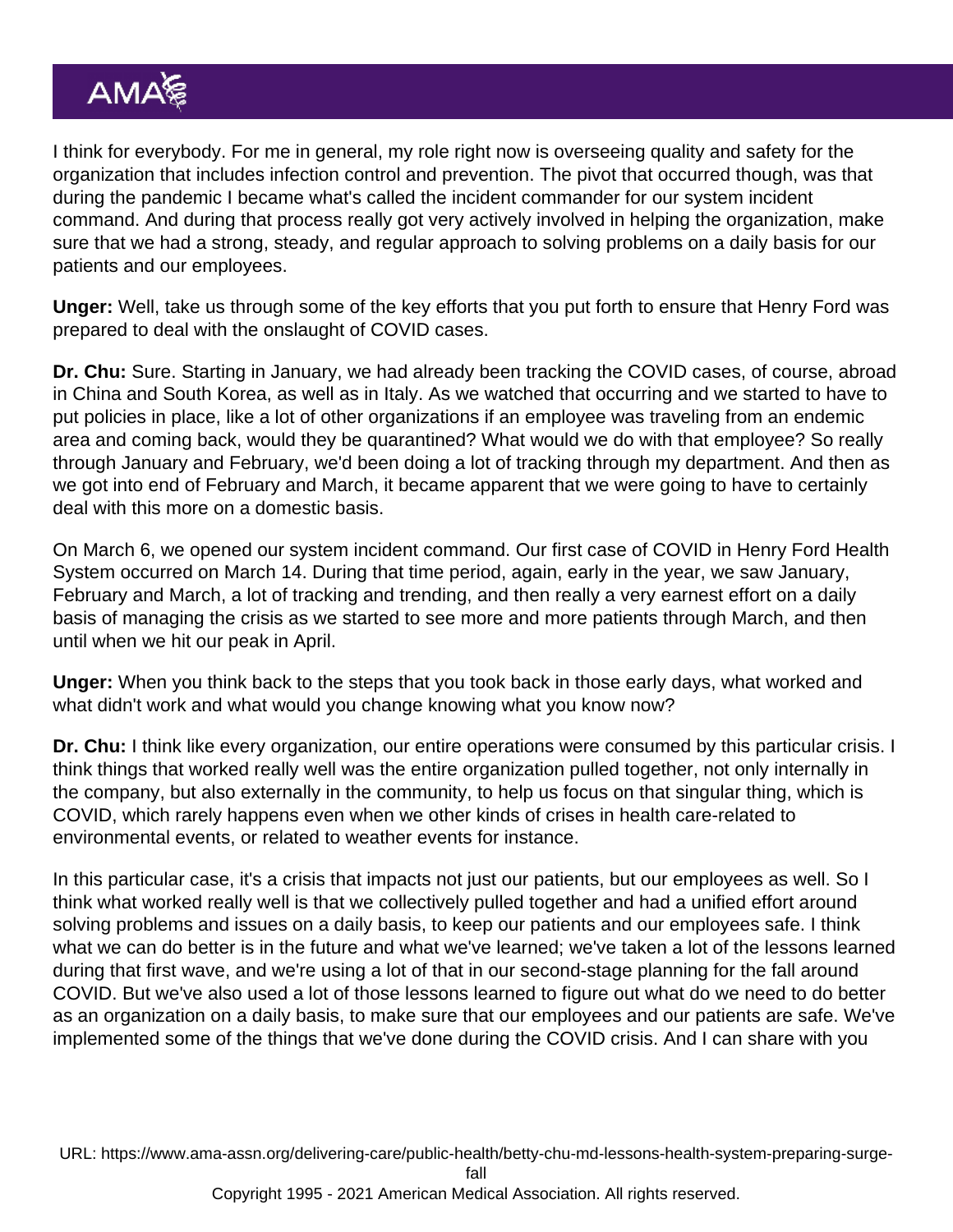some of those if you're interested.

Unger: Yeah. Let's talk about it. You're looking at the fall, here coming up very rapidly. What kind of changes are you putting in place? How are you preparing?

Dr. Chu: Again, they are around various things, for instance, supplies. Like every health system in the early days, we are just trying to keep up with the demand, with such tremendous demand for supplies, that historically, we didn't have to keep it this inventory level. Having different ways, that we'd have runners on the floors counting inventory versus historically, you'd keep them in a storage room and then people would go there and check occasionally, maybe every couple of days, to see if your inventory was up to par. Now, we had burn rate calculators and we had runners checking on inventory on a daily basis. And so even those types of things related to supplies. We'll continue because that inventory management will really help us as we go into the later stages.

Other things that we really did, we're looking at our staffing, staffing models and making sure that we had an adequate amount of precious resources in the organization like environmental service workers, and ICU nurses, and physicians in our emergency departments. Knowing what those critical job categories are and what worked and continue to be as we go into the fall, and doing some of that planning has been really important for us, as well, as we plan for what's likely going to be another surge in the fall.

Unger: You think again about the lessons learned, what you're implementing, going into the fall, what advice would you give other health systems across the country to benefit from your learning?

Dr. Chu: I think the most important thing in a pandemic is leadership providing a consistent messaging around people's security and their safety. Because if our employees are feeling unsafe, either in a real way, that is, they don't have the supplies that they need, or in a psychological way, they don't feel like their leaders are listening to them, they don't feel like they understand what the policies are that have been passed. So I would say the biggest thing that we learned and that we continue to learn is you can't communicate enough, and that when you do communicate, you have to be incredibly consistent with the messaging that you communicate so that people feel that we've got their backs on a regular basis.

As you know, in your work, there's multiple channels that you have to communicate with people because quite frankly, if you're busy working on the floor, you don't open emails. If you're at home and you're somebody who's been off work because that area has been closed, let's say during the pandemic, a lot of our ambulatory clinics closed, but we needed to communicate with those providers that weren't working in the clinics themselves. And again, they probably weren't checking their work emails a whole lot. We needed to find different mechanisms to be able to communicate to people on the things that were happening inside of the organization.

URL: [https://www.ama-assn.org/delivering-care/public-health/betty-chu-md-lessons-health-system-preparing-surge-](https://www.ama-assn.org/delivering-care/public-health/betty-chu-md-lessons-health-system-preparing-surge-fall)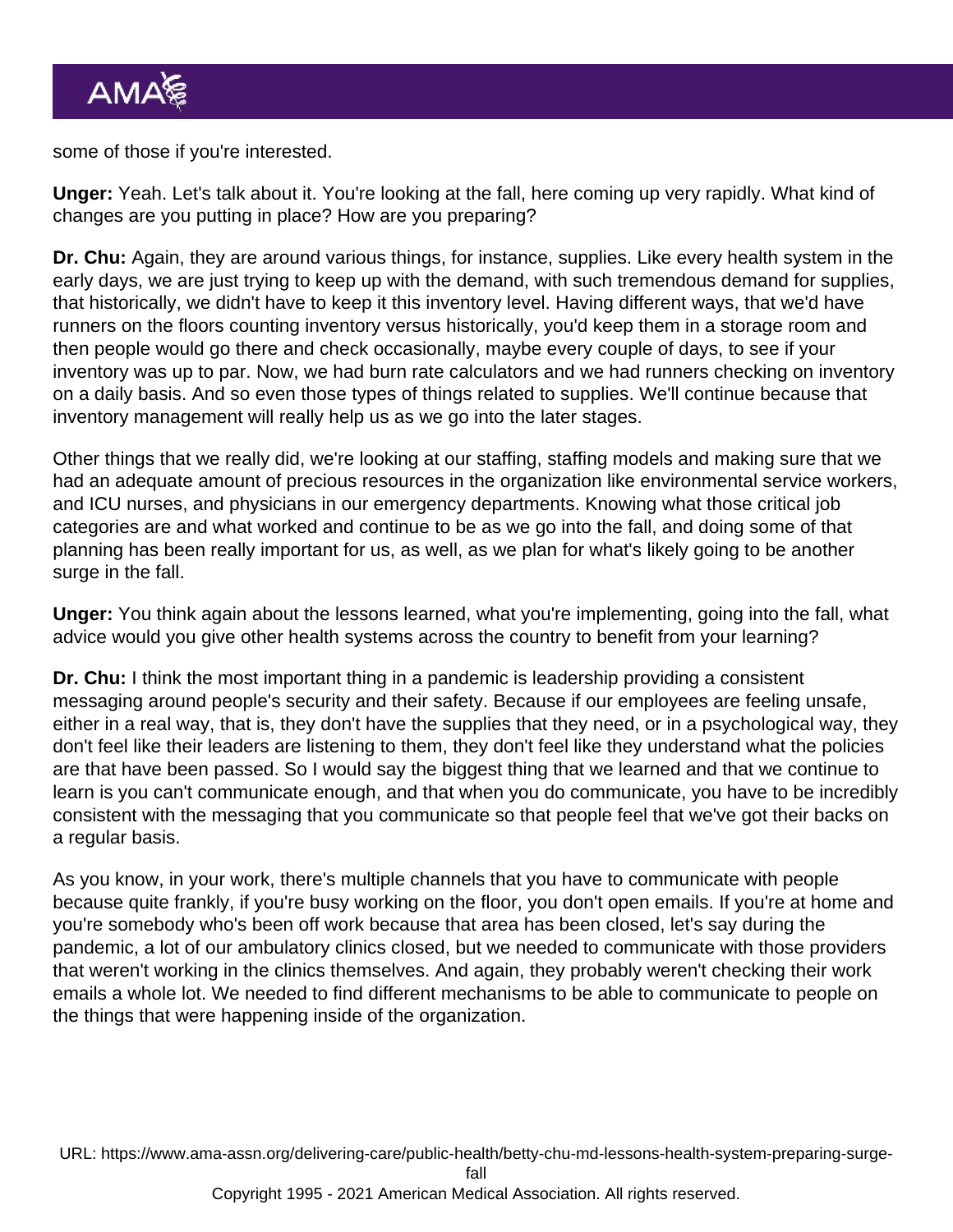Unger: One of the things you said struck me, we had another physician, Dr. Bradley Dreyfus, who runs something called HCW Hosted, out in Arizona. When they were thinking about preparing for a pandemic, it's not just the physical means; the rooms, the supplies, it's the actual foundation of what physicians need to be able to do their job. It could be childcare, it could be transportation, it could be a place to stay. Are those the types of things that you have to deal with too, as you think through what might happen if we start to see utilization rates, approach what they did in the spring?

Dr. Chu: Yeah, absolutely, and during the crisis, that became very apparent. Part of the system incident command structure is to have the key elements of support, that have to have if we give them a directive to action, that they can go out and figure out how to solve that particular issue. Your point of, we had a lot of physicians and providers, as you know, who didn't feel comfortable going home into their environment and we needed to provide them housing. So we partnered with a lot of hotels in the area and a lot of places in the area to help them find somewhere to stay temporarily.

We've also had just like every other health system, an economic downturn that's affected spouses of our employees losing their jobs. And so we've been really fortunate that we've had a lot of support from the community and have been able to provide philanthropic support through our organization, providing relief for rent, relief for car payments, relief for payments for childcare, for many, many of our employees. We've given out almost a million dollars in benefit to our employees to help specific needs that they might have to keep them going. Because again, we don't want them to worry about their economic hardship while we're asking them to come to work and also help service our patient population.

Unger: That's fantastic. Let's talk a little bit about what you just mentioned around the community. I know that one thing that Henry Ford prides itself on is its connection to the community. What role has that connection played in your pandemic response?

Dr. Chu: I would say it has been incredibly heartwarming. It has buoyed the physicians and the nurses and the front-line staff so much to see the community provide support, whether that's food support, whether that's the fire departments that would drive by and wave their flags and just give us a show of support, whether that's, again, some funds that were provided from our COVID relief funds that we have for our employees. That has been strengthened. Also, these community partnerships.

Right now, we provide testing for a lot of our community partners in multiple organizations. We were able with DTE, which is the big energy company, of course, in our area, to provide testing for one of their plants, but we've been developing many of those partnerships with small and large employers. And then the final thing I would say is during the crisis when we were really working on PPE, we were able to partner with a lot of companies that were producing masks and face shields, and isolation gowns for us. So one of the fun things that I got to do on the job is get these prototypes of some of the things that people were producing, and see these prototypes that people were making, that used to make covers for machines and now they're making isolation gowns for our frontline workers. That was

URL: [https://www.ama-assn.org/delivering-care/public-health/betty-chu-md-lessons-health-system-preparing-surge-](https://www.ama-assn.org/delivering-care/public-health/betty-chu-md-lessons-health-system-preparing-surge-fall)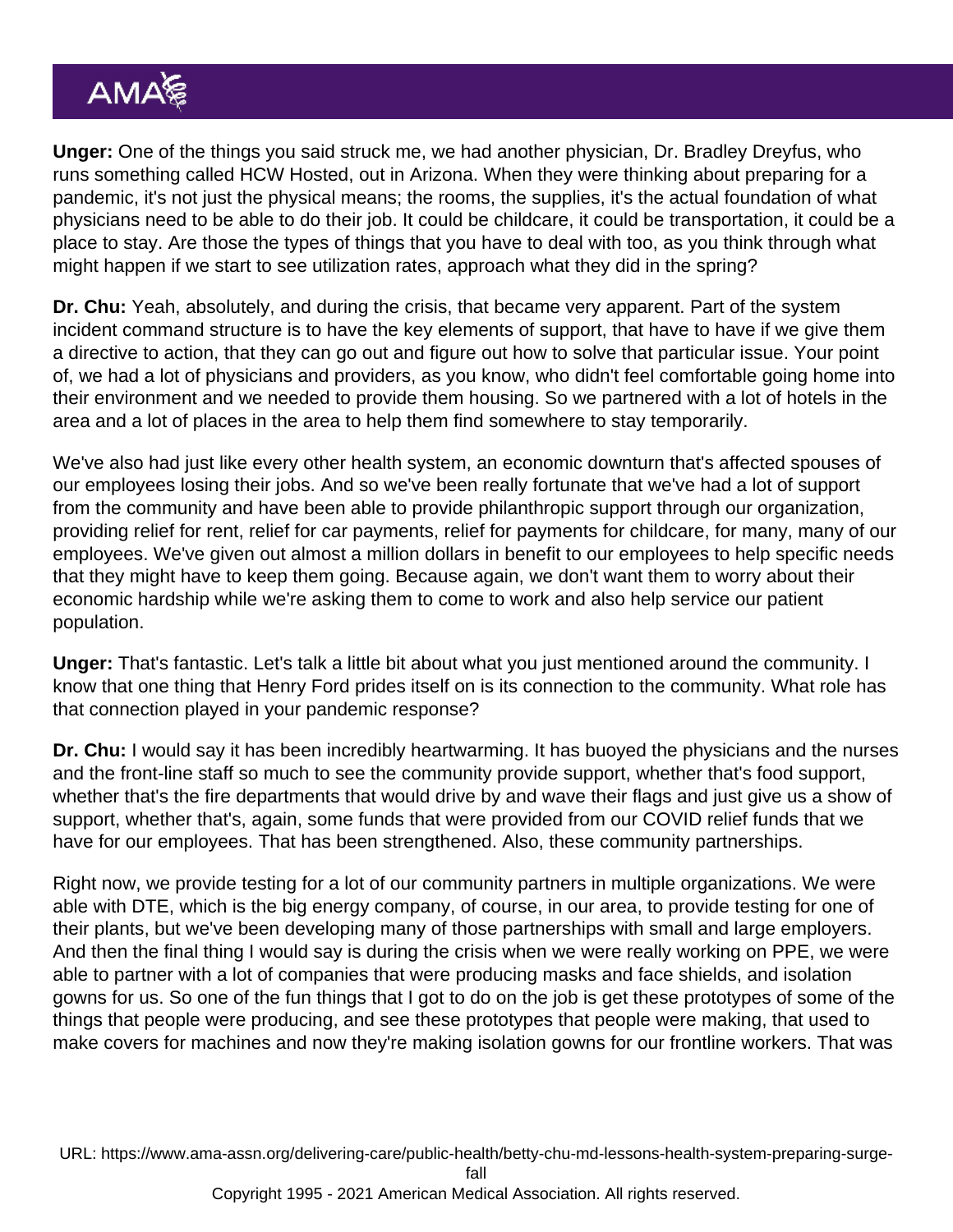really heartwarming, I think, to all of us.

Unger: Well, you've personally appeared on a local media stations and other places to help answer a lot of questions about COVID-19. Why is it so important for physicians right now to have a voice, and how can those who are interested in speaking do it?

Dr. Chu: The importance of a physician as a leader in general, I think for those of us who are very involved in the AMA, I think we appreciate that there's a continual need to be advocates, not only for physicians, but for our patients, for our community and for public health. It's become clear during this pandemic that having a trusted source of information, that you can get your information from that's science-based and reliable is incredibly important. I would say now more than ever, we need physicians that are going to be out there providing a clear and consistent message.

I also believe physicians are inherently trained, if you're an effective physician, in communicating to the public, because that's what we do every day when we talk to our patients about things that are relatively complex and science-based, and translating them into a way that that patient can feel reassured and feel comforted. For me, it's really a priority and imperative that physicians embrace that role. I would encourage them, to your question about how can they do it, I think there are lots of opportunities if you look around you, you contact your local agencies, you start getting involved in your local communities. People are looking for advocacy from physicians.

Unger: Well, lastly, do you have any final words of advice for areas that are still seeing overwhelming numbers every day?

Dr. Chu: Well, I am incredibly empathetic to the mental burden that being in the height of the crisis can cause. We've invested a lot of time and energy post-COVID on our employees, trying to understand what they need. We've provided a fair amount of behavioral health support for our employees, as well as a lot of our leader rounding now is really checking in on our employees to see how they're doing, what they need. We recognize, like during any crisis, people are really running at 100 miles an hour, and then when they stop running, they realize, "Wow, emotionally, I'm not doing so well." So I would say if you're not thinking about it now, because you're in the height of the crisis, starting to plan and prepare for the effects of the crisis on your people and how you're going to need to support that, is going to be critically important.

Unger: Yes. I think we've all kind of moved through that period of adrenaline. It's good to know that you're working on taking care of physicians and your health care teams who've been through so much and getting ready for the fall. Dr. Chu, thank you so much for speaking with us today and sharing your perspective.

That's it for today's COVID-19 update. We'll be back tomorrow with another segment. For updated resources on COVID-19, visit [ama-assn.org/COVID-19.](https://www.ama-assn.org/delivering-care/public-health/covid-19-2019-novel-coronavirus-resource-center-physicians) Thanks for joining us and please take care.

URL: [https://www.ama-assn.org/delivering-care/public-health/betty-chu-md-lessons-health-system-preparing-surge-](https://www.ama-assn.org/delivering-care/public-health/betty-chu-md-lessons-health-system-preparing-surge-fall)